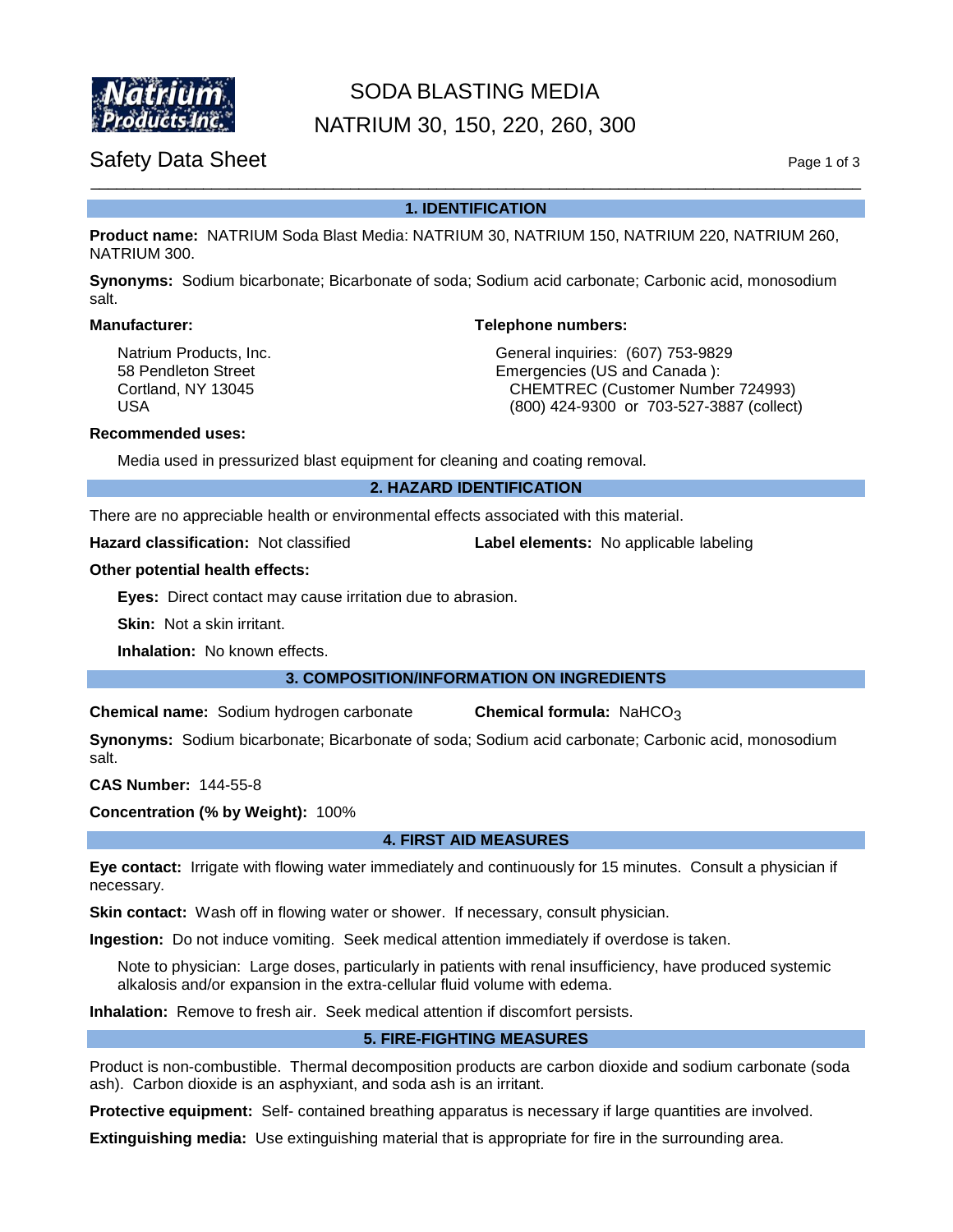

# SODA BLASTING MEDIA NATRIUM 30, 150, 220, 260, 300

### Safety Data Sheet Page 2 of 3

#### **6. ACCIDENTAL RELEASE MEASURES**

Sweep up into clean, dry containers for salvage or disposal. Wash away uncontaminated residue with water.

**7. HANDLING AND STORAGE**

Avoid contact with eyes and skin. Keep separated from acids. Store in a cool, dry place.

**8. EXPOSURE CONTROLS/PERSONAL PROTECTION**

**Exposure limits:** Not established.

**Engineering controls:** Provide general and/or local exhaust ventilation to control airborne dust.

#### **Personal Protection:**

**Eyes & Face:** Safety glasses for dusty conditions.

**Respiratory:** NIOSH approved dust mask.

**Miscellaneous:** Full cover clothing, general purpose gloves.

#### **9. PHYSICAL AND CHEMICAL PROPERTIES**

**Appearance:** White crystalline powder or granules.

**Flammability:** None.

**Upper/lower flammability/explosive limits:** Not applicable.

**Odor:** None.

**Odor threshold:** Not applicable.

**Vapor pressure:** Not applicable.

**Vapor density:** Not applicable.

**pH of 0.1 M solution (0.84% w/v):** 8.3 @ 25°C

**Density:**  $2.2$  g/cm<sup>3</sup>.

**Melting point:** Not applicable (thermal decomposition occurs on heating).

**Solubility in water:** 86 g/L @ 20°C.

**Boiling point:** Not applicable.

**Flash point:** Not applicable.

**Evaporation rate:** Not applicable.

**Partition coefficient, n-octanol/water:** No data available.

**Auto-ignition temperature:** Not applicable.

**Decomposition temperature:** Starts to decompose when heated above 50°C (122°F).

**Viscosity:** Not applicable.

#### **10. STABILITY AND REACTIVITY**

**Reactivity:** Hazardous reactions or polymerization will not occur under normal conditions.

**Chemical stability:** Stable under recommended handling and storage conditions. (See Section 7.)

**Conditions to avoid:** Temperatures above 50°C (122°F).

**Incompatible materials:** Reacts with acids, releasing carbon dioxide.

**Hazardous decomposition products:** Carbon dioxide and sodium carbonate (soda ash).